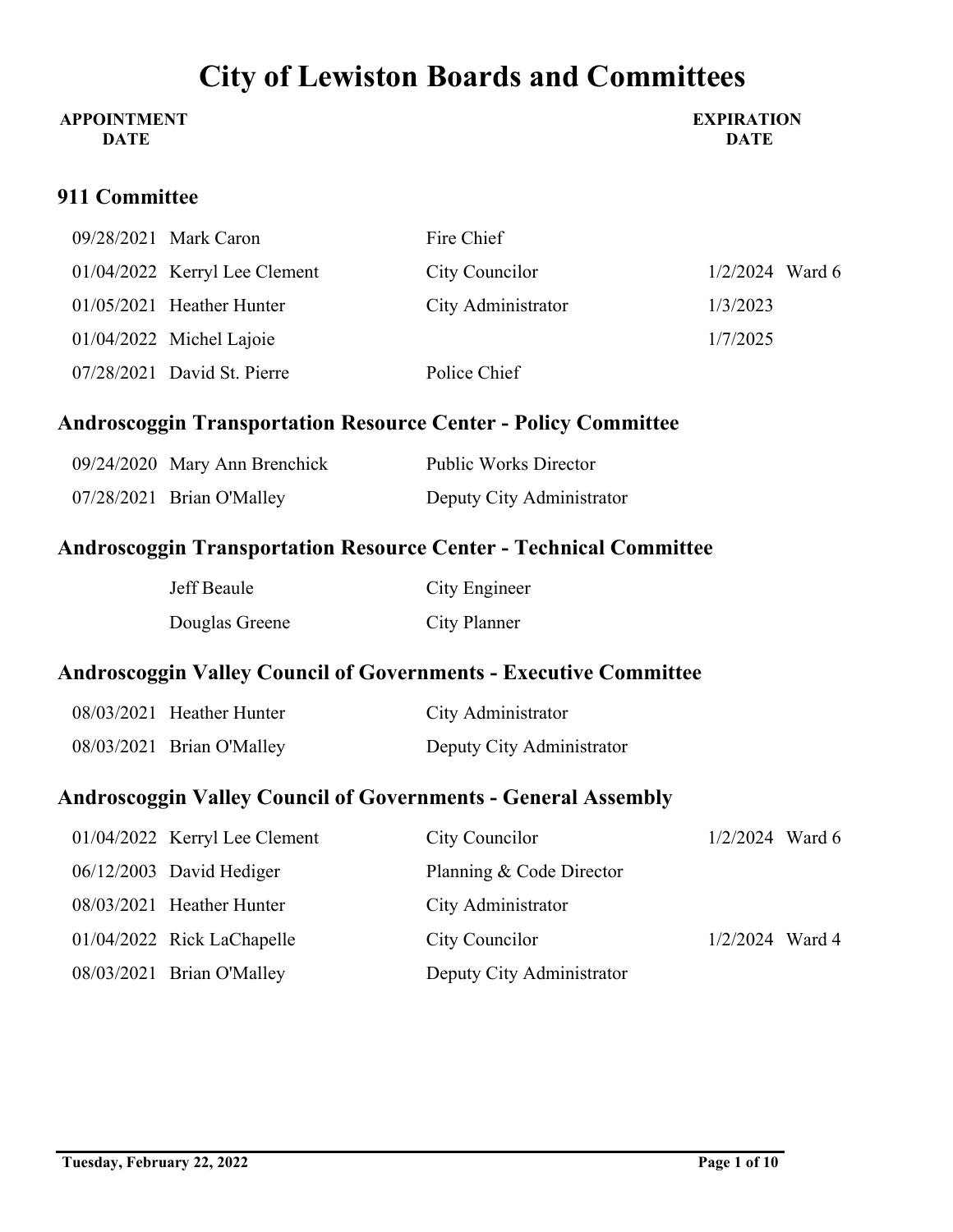| <b>APPOINTMENT</b><br><b>DATE</b> |                                                        |                    | <b>EXPIRATION</b><br><b>DATE</b> |  |  |
|-----------------------------------|--------------------------------------------------------|--------------------|----------------------------------|--|--|
|                                   | <b>Appeals Board - 5 year term</b>                     |                    |                                  |  |  |
|                                   | 07/28/2020 Steve Bannister                             |                    | $1/9/2024$ Ward 6                |  |  |
|                                   | 01/07/2020 Daniel Dube                                 |                    | 1/7/2025 Ward 7                  |  |  |
|                                   | 01/09/2018 Leslie Dubois                               |                    | 1/3/2023 Ward 1                  |  |  |
|                                   | 01/05/2021 Jeff Gosselin                               |                    | 1/6/2026 Ward 4                  |  |  |
|                                   | 02/17/2022 Edward Jawor                                |                    | 1/7/2025 Ward 2                  |  |  |
|                                   | 01/04/2022 Paula Masselli                              |                    | $1/7/2025$ Ward 6                |  |  |
|                                   | 01/08/2019 Phyllis Rand                                |                    | 1/9/2024 Ward 2                  |  |  |
|                                   | <b>Appeals Board Associate Member - 5 year term</b>    |                    |                                  |  |  |
|                                   | 05/13/2021 Matthew Agren                               |                    | $1/6/2026$ Ward 5                |  |  |
|                                   | 07/16/2019 William J. Horn                             |                    | 1/9/2024 Ward 4                  |  |  |
|                                   | <b>Assessment Review Board - 3 year term</b>           |                    |                                  |  |  |
|                                   | 12/06/2021 Andrew B. Choate                            |                    | 12/17/2024                       |  |  |
|                                   | 01/05/2021 Joseph McKinnon                             |                    | 12/17/2023                       |  |  |
|                                   | 02/10/2022 Stephen J. Morgan                           |                    | 12/17/2023                       |  |  |
|                                   | 12/27/2019 N. Joel Moser                               |                    | 12/17/2022                       |  |  |
|                                   | 01/05/2021 Gary Savard                                 |                    | 12/17/2023                       |  |  |
|                                   | <b>Auburn-Lewiston Airport Committee - 3 year term</b> |                    |                                  |  |  |
| 02/16/2021 Marc Blais             |                                                        |                    | 1/9/2024                         |  |  |
|                                   | 02/22/2010 Heather Hunter                              | City Administrator |                                  |  |  |

01/04/2022 Robert McCarthy City Councilor 1/2/2024 Ward 2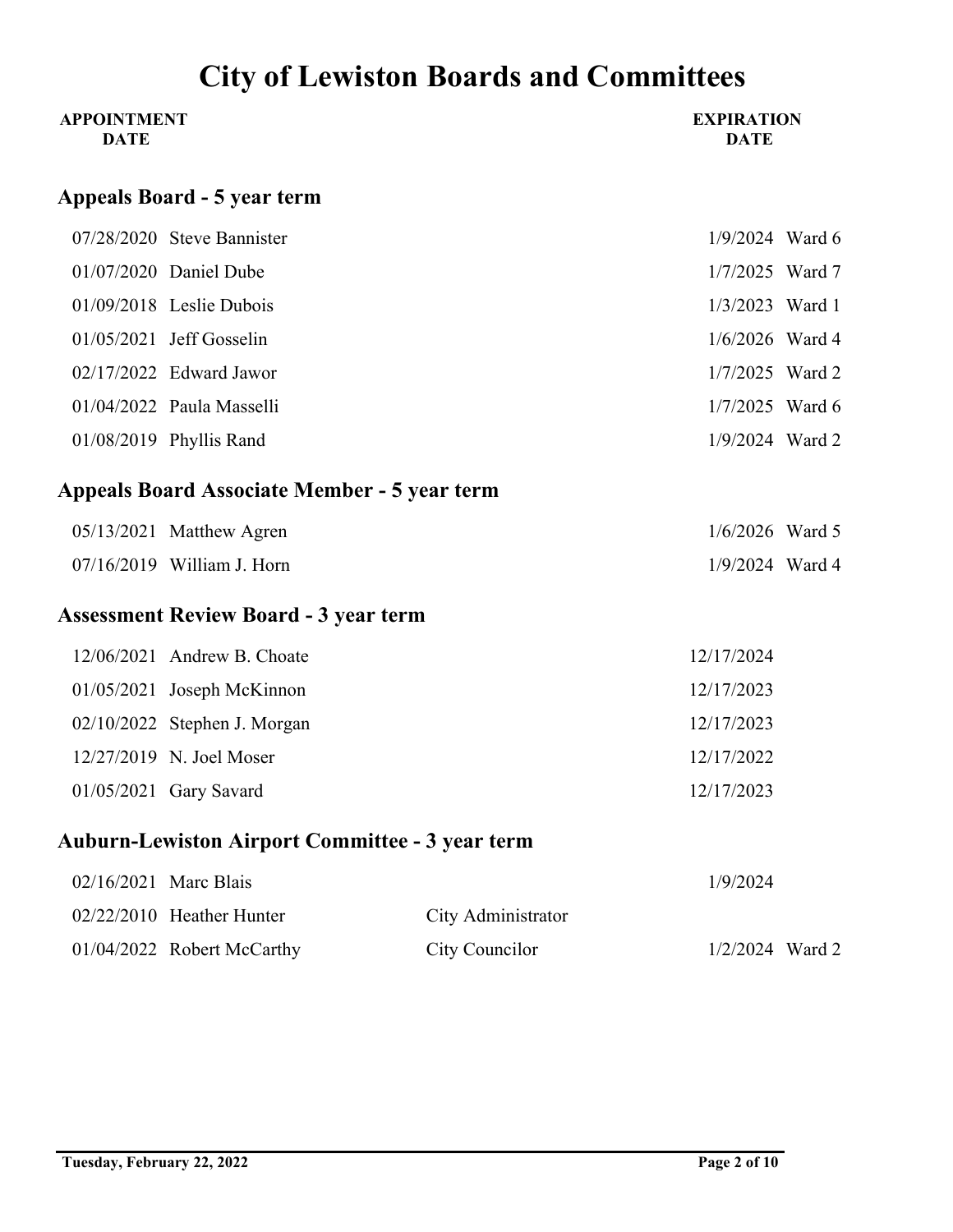### **APPOINTMENT DATE**

### **EXPIRATION DATE**

# **City Council - 2 year term**

|  | 01/03/2022 Kerryl Lee Clement | City Councilor | $1/2/2024$ Ward 6 |  |
|--|-------------------------------|----------------|-------------------|--|
|  | 01/03/2022 Stephanie Gelinas  | City Councilor | 1/2/2024 Ward 7   |  |
|  | $01/03/2022$ Scott Harriman   | City Councilor | 1/2/2024 Ward 3   |  |
|  | 01/03/2022 Rick LaChapelle    | City Councilor | 1/2/2024 Ward 4   |  |
|  | 01/03/2022 Robert McCarthy    | City Councilor | $1/2/2024$ Ward 2 |  |
|  | 01/03/2022 Laurier Pease      | City Councilor | $1/2/2024$ Ward 5 |  |
|  | 01/03/2022 Linda Scott        | City Councilor | $1/2/2024$ Ward 1 |  |

# **City Council President - 2 year term**

| $01/03/2022$ Kerryl Lee Clement | City Councilor | $1/2/2024$ Ward 6 |
|---------------------------------|----------------|-------------------|
|---------------------------------|----------------|-------------------|

## **Community Development Block Grant (CDBG) Review Committee**

| 01/03/2022 Stephanie Gelinas    | City Councilor | $1/2/2024$ Ward 7 |  |
|---------------------------------|----------------|-------------------|--|
| $01/05/2021$ Pauline Gudas      |                | 12/31/2022        |  |
| $01/05/2021$ Ashley Medina      |                | 12/31/2022        |  |
| 01/05/2021 Abdikadir Negeye     |                | 12/31/2022        |  |
| $01/05/2021$ David Nielsen, Jr. |                | 12/31/2022        |  |
| 02/17/2022 Andrew Phinney       |                | 12/31/2022        |  |
| $01/05/2021$ Paul Robinson      |                | 12/31/2022        |  |

## **Complete Streets Committee - 3 year term**

| $01/04/2022$ Scott Harriman   | City Councilor | $1/2/2024$ Ward 3 |  |
|-------------------------------|----------------|-------------------|--|
| 01/05/2021 Christine Murray   |                | 1/9/2024          |  |
| $01/04/2022$ Robert Rand      |                | 1/7/2025          |  |
| $01/04/2022$ Tobin Williamson |                | 1/3/2023          |  |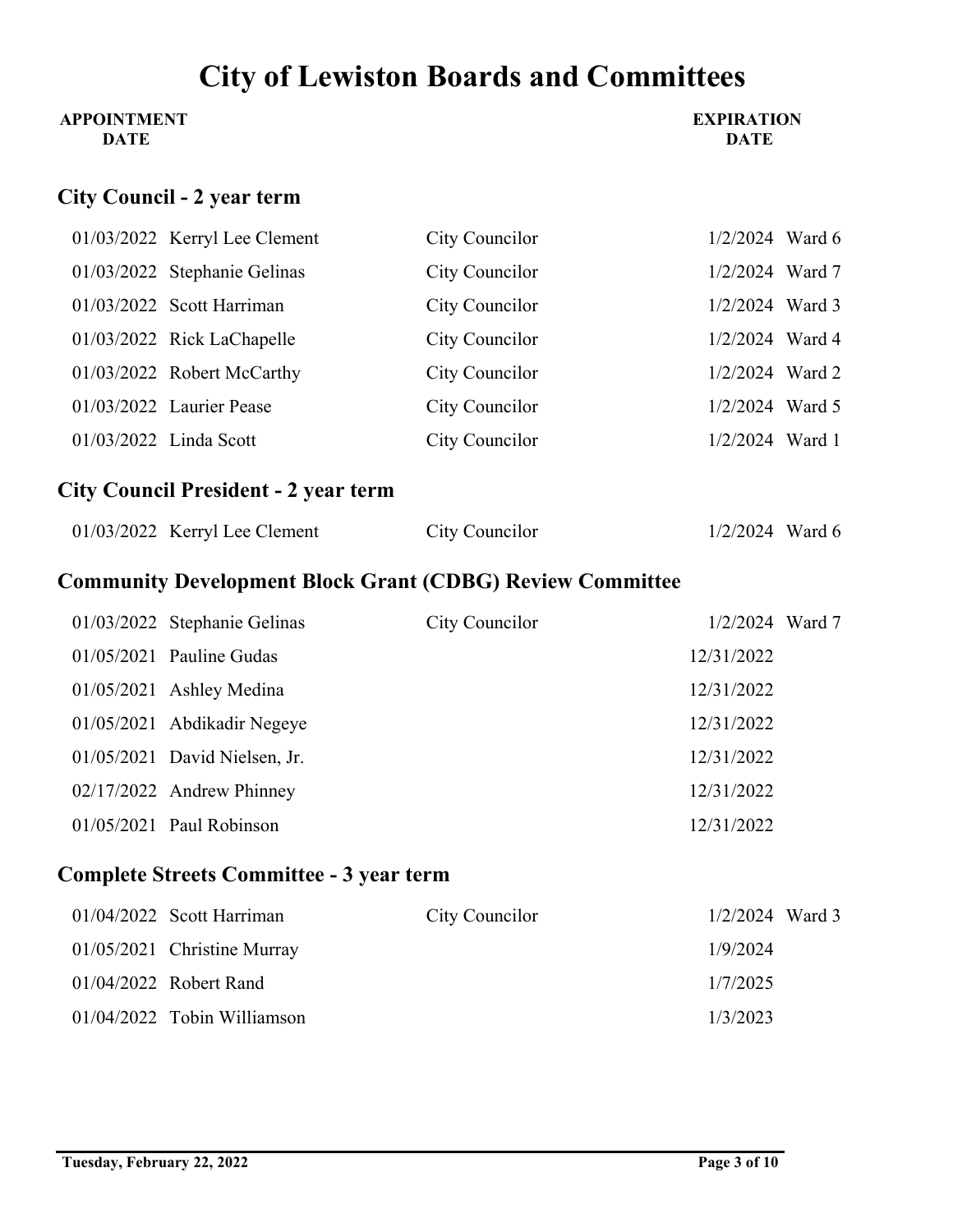| <b>APPOINTMENT</b> | <b>EXPIRATION</b> |
|--------------------|-------------------|
| <b>DATE</b>        | <b>DATE</b>       |

## **Finance Committee - 3 year term**

|  | $01/05/2021$ Robert Bisson      |                | 1/9/2024          |  |
|--|---------------------------------|----------------|-------------------|--|
|  | $01/04/2022$ Kerryl Lee Clement | City Councilor | $1/2/2024$ Ward 6 |  |
|  | 01/04/2022 Robert McCarthy      | City Councilor | $1/2/2024$ Ward 2 |  |
|  | 02/03/2022 Phoenix McLaughlin   |                | 1/3/2023          |  |
|  | $01/04/2022$ Roger Philippon    |                | 1/7/2025          |  |

# **Historic Preservation Review Board - 3 year term**

|                     | 01/07/2020 David Chittim       | 1/3/2023 |
|---------------------|--------------------------------|----------|
|                     | $01/05/2021$ John Clifford, IV | 1/9/2024 |
|                     | 01/04/2022 Margaret Craven     | 1/7/2025 |
|                     | 02/18/2022 Shanti Deschaine    | 1/7/2025 |
|                     | 01/07/2020 Douglas I. Hodgkin  | 1/3/2023 |
| 01/04/2022 Mark Lee |                                | 1/7/2025 |
|                     | $01/05/2021$ Sandra Marquis    | 1/9/2024 |

# **Historic Preservation Review Board Associate Member - 3 year term**

| $04/29/2021$ Kevin Michaud | 1/9/2024 |
|----------------------------|----------|
| $02/18/2022$ James Webber  | 1/7/2025 |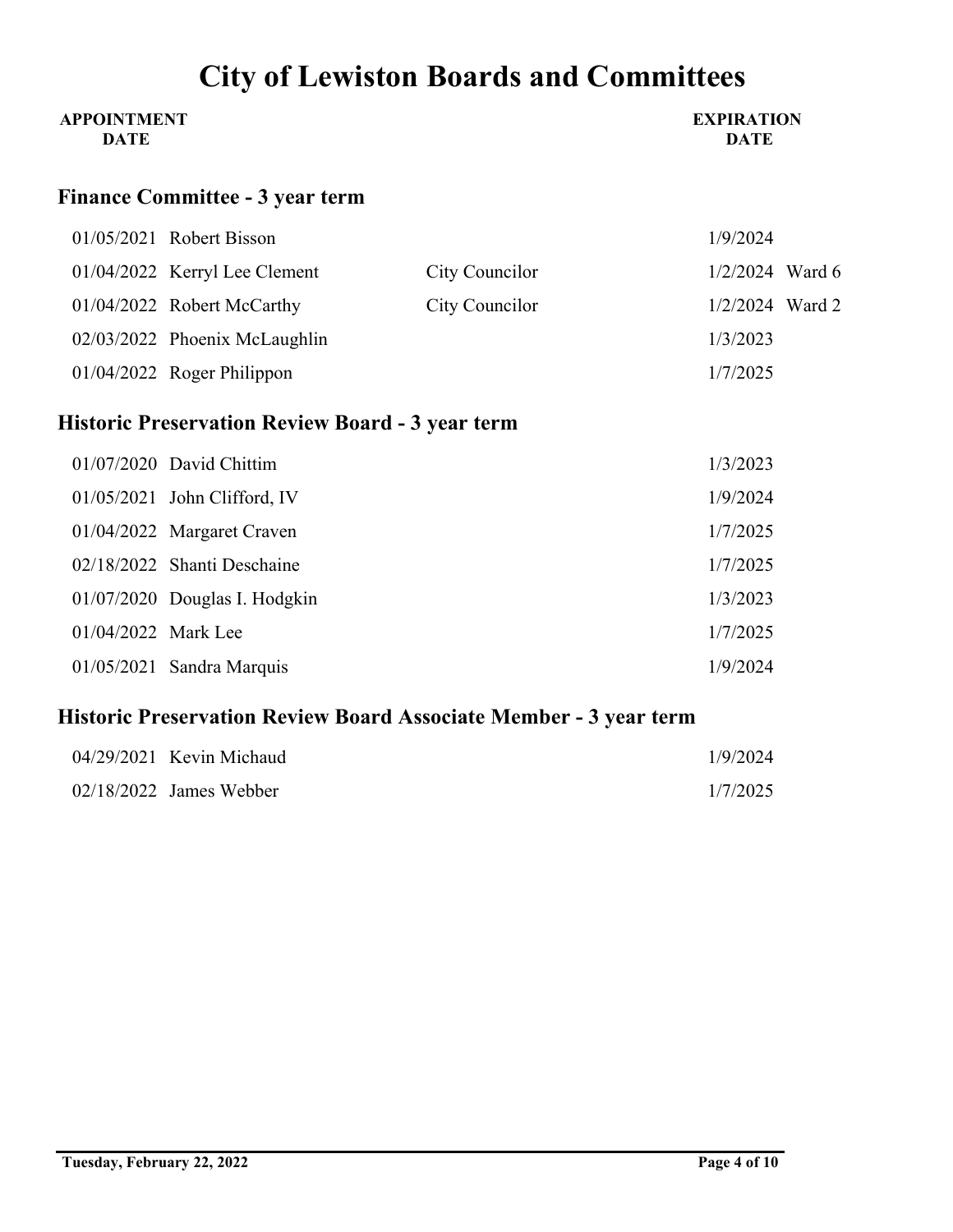| <b>City of Lewiston Boards and Committees</b> |                                               |                                                                     |                                  |  |  |
|-----------------------------------------------|-----------------------------------------------|---------------------------------------------------------------------|----------------------------------|--|--|
| <b>APPOINTMENT</b><br><b>DATE</b>             |                                               |                                                                     | <b>EXPIRATION</b><br><b>DATE</b> |  |  |
|                                               | <b>Housing Committee - 3 year term</b>        |                                                                     |                                  |  |  |
|                                               | 10/05/2021 Andrew Altmaier                    |                                                                     | 1/1/2023                         |  |  |
|                                               | 01/05/2021 Stephanie Beck-Dube                |                                                                     | 1/1/2024                         |  |  |
|                                               | 10/05/2021 Jamie Caouette                     |                                                                     | 1/1/2024                         |  |  |
|                                               | 01/04/2022 Cara Courchesne                    |                                                                     | 1/7/2025                         |  |  |
|                                               | 10/15/2019 Michelle Green                     |                                                                     | 1/1/2023                         |  |  |
|                                               | 01/04/2022 Scott Harriman                     | City Councilor                                                      | 1/2/2024 Ward 3                  |  |  |
|                                               | 01/04/2022 Jeffrey Padham                     |                                                                     | 1/7/2025                         |  |  |
|                                               | 01/05/2021 Michael Reed                       |                                                                     | 1/1/2024                         |  |  |
|                                               | 10/15/2019 Craig Saddlemire                   |                                                                     | 1/1/2023                         |  |  |
|                                               | 01/04/2022 Amy Sanchez                        |                                                                     | 1/7/2025                         |  |  |
|                                               | 04/06/2021 William Wallace                    |                                                                     | 1/1/2023                         |  |  |
|                                               | Housing/Urban Renewal Authority - 5 year term |                                                                     |                                  |  |  |
|                                               | 03/17/2020 Guy Gagnon                         |                                                                     | 9/17/2023                        |  |  |
|                                               | 09/21/2021 Jonathan Hussey                    |                                                                     | 9/17/2026                        |  |  |
|                                               | 09/18/2019 Donna Mathieu                      |                                                                     | 9/17/2024                        |  |  |
|                                               | 10/05/2021 Azenaide Pedro                     |                                                                     | 9/17/2025                        |  |  |
|                                               | 09/19/2017 Marc A. Pellerin                   |                                                                     | 9/17/2022                        |  |  |
|                                               |                                               | Housing/Urban Renewal Authority Tenant Representative - 5 year term |                                  |  |  |
|                                               | 12/04/2018 Muhidin Libah                      |                                                                     | 10/7/2023                        |  |  |
|                                               | 10/20/2020 Anita Stevens                      |                                                                     | 10/7/2025                        |  |  |
|                                               | L & A Transit Committee - 3 year term         |                                                                     |                                  |  |  |

| $07/16/2019$ Lucy Bisson    |                           | $6/30/2022$ Ward 4 |  |
|-----------------------------|---------------------------|--------------------|--|
| $01/04/2022$ Scott Harriman | City Councilor            | $1/2/2024$ Ward 3  |  |
| $08/03/2021$ Brian O'Malley | Deputy City Administrator | 6/30/2023          |  |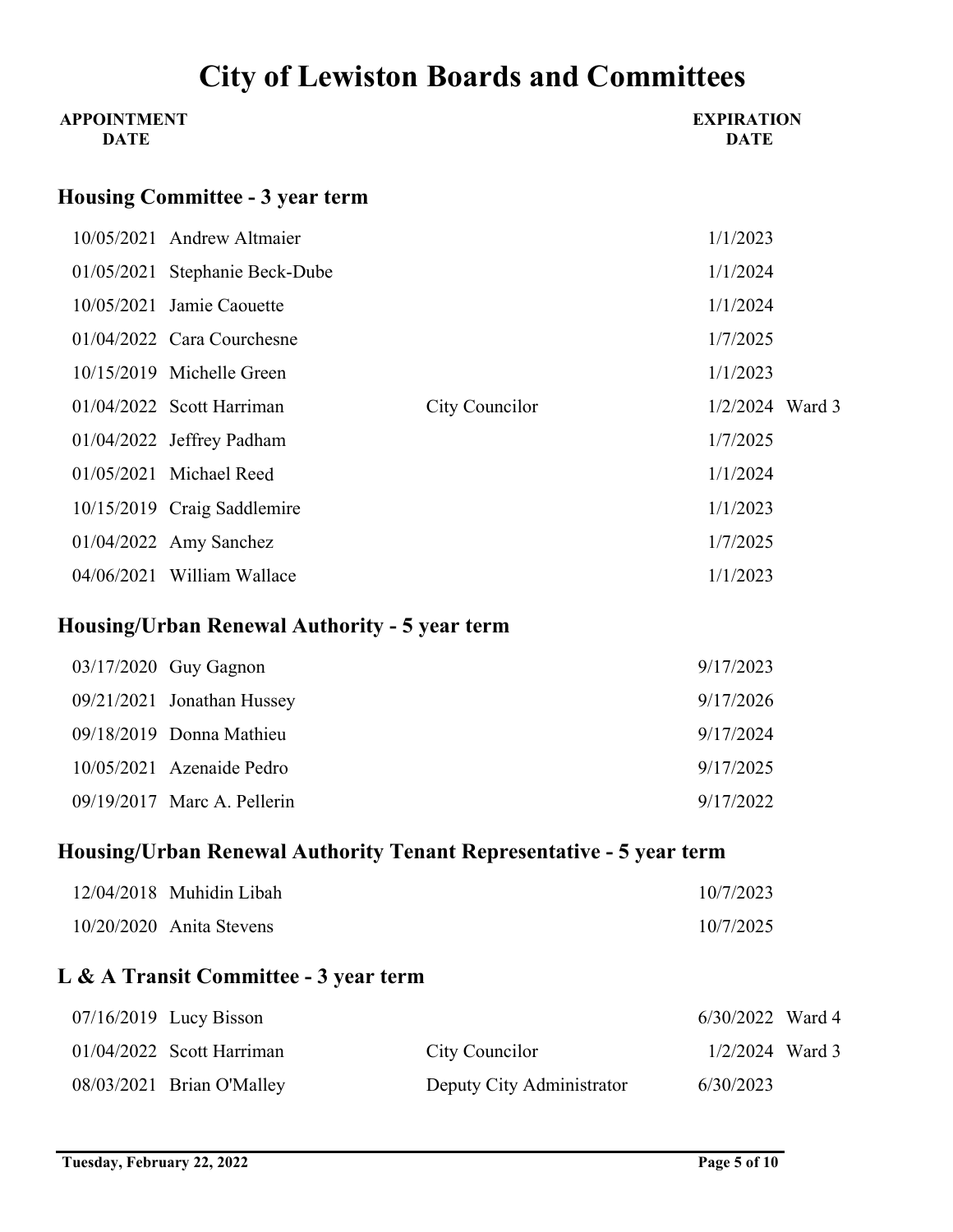### **APPOINTMENT DATE**

#### **EXPIRATION DATE**

# **L/A Community Forest Board - 3 year term**

| Mary Ann Brenchick                                               | <b>Public Works Director</b>   |                   |  |
|------------------------------------------------------------------|--------------------------------|-------------------|--|
| 04/26/2021 Cassidy Cloutier                                      |                                | 1/3/2023          |  |
| 04/26/2021 Kathryn Flanagan                                      |                                | 1/3/2023          |  |
| 05/10/2021 Roger Fuller                                          |                                | 1/6/2026 Ward 1   |  |
| 01/04/2022 Geneva Laurita                                        |                                | 1/7/2025          |  |
| <b>Steve Murch</b>                                               | City Arborist                  |                   |  |
| 04/26/2021 Joshua Nagine                                         |                                | $1/9/2024$ Ward 1 |  |
| <b>Lake Auburn Watershed Protection Commission - 3 year term</b> |                                |                   |  |
| 07/28/2021 Mary Ann Brenchick                                    | <b>Public Works Director</b>   | 1/4/2022          |  |
| 09/21/2021 Daniel Dube                                           |                                | $9/1/2024$ Ward 7 |  |
| 01/04/2022 Rick LaChapelle                                       | City Councilor                 | $1/2/2024$ Ward 4 |  |
| <b>Lewiston and Auburn Railroad Company Board</b>                |                                |                   |  |
| 03/16/2021 John Clifford, IV                                     |                                | 4/30/2024         |  |
| 03/16/2021 Kristen Cloutier                                      |                                | 4/30/2023         |  |
| 08/13/2019 Bruce Damon                                           |                                | 4/30/2022         |  |
| 03/16/2021 Jeff Gosselin                                         |                                | 4/30/2023 Ward 4  |  |
| Lincoln Jeffers                                                  | Economic & Community Dev. Dir. |                   |  |
| 03/16/2021 Paul Robinson                                         |                                | 4/30/2024         |  |

08/13/2019 Monique Roy 4/30/2022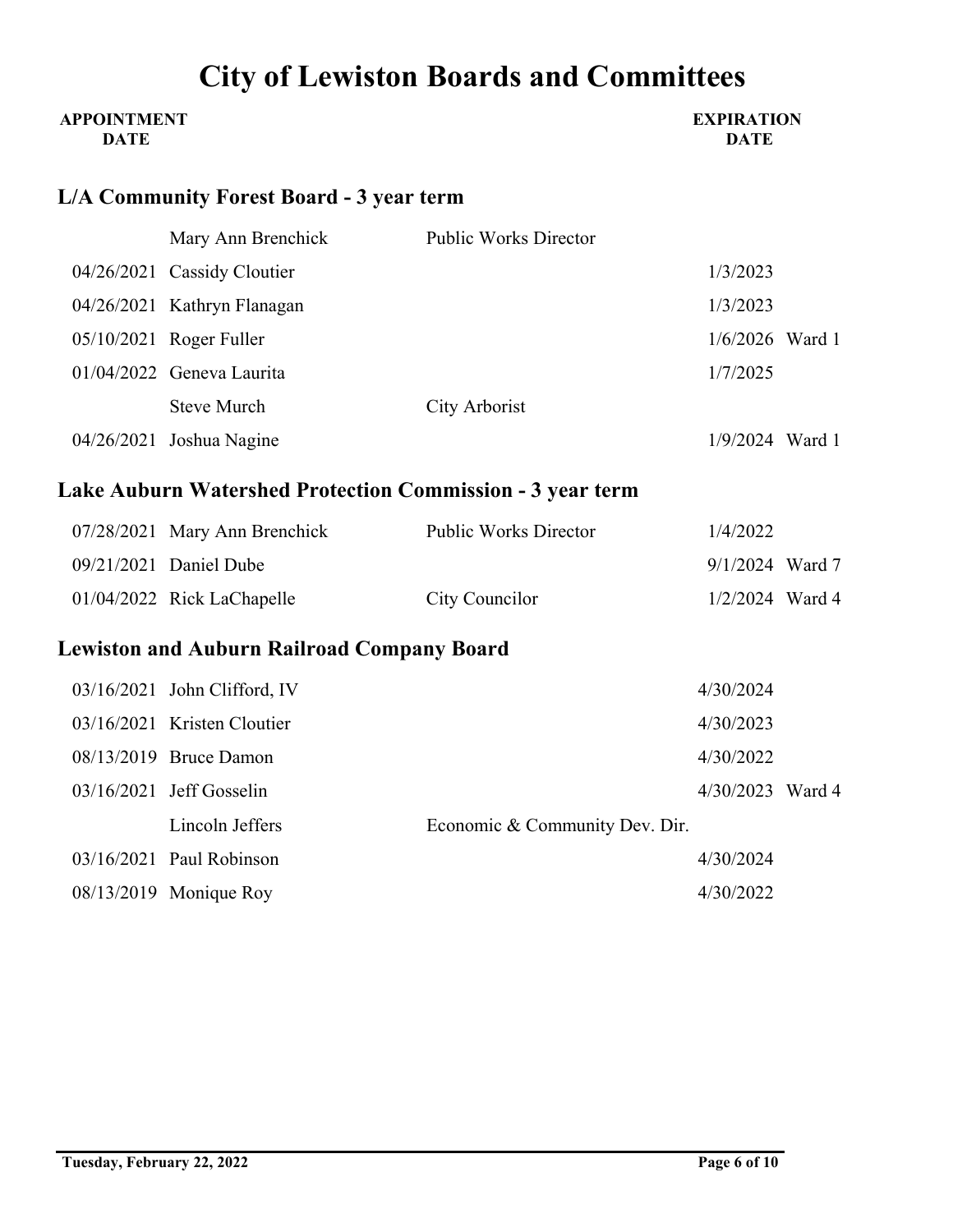### **APPOINTMENT DATE**

### **EXPIRATION DATE**

## **Lewiston Area Public Health Committee - 3 year term**

|  | 06/02/2020 John Alexander    |                                | 1/3/2023          |  |
|--|------------------------------|--------------------------------|-------------------|--|
|  | $04/06/2021$ Shanna Breton   |                                | 1/3/2023          |  |
|  | $01/04/2022$ Corrie Brown    | Community Organization Rep.    | 12/31/2024        |  |
|  | $02/01/2022$ Nina Gargan     | <b>Public Health Expert</b>    | 12/31/2024        |  |
|  | 01/03/2022 Stephanie Gelinas | City Councilor                 | $1/2/2024$ Ward 7 |  |
|  | $01/07/2020$ Lynsay Henry    |                                | 1/3/2023          |  |
|  | $01/10/2022$ Megan Parks     | <b>School Committee Member</b> | 1/2/2024          |  |
|  | $01/07/2020$ William Wallace |                                | 1/3/2023          |  |
|  | $01/04/2022$ Edward Walworth | Public Health Expert           | 12/31/2024        |  |

## **Lewiston Mill Redevelopment Corporation**

| $02/22/2010$ Heather Hunter | City Administrator             |          |
|-----------------------------|--------------------------------|----------|
| Lincoln Jeffers             | Economic & Community Dev. Dir. |          |
| 07/28/2021 Ralph Lenfestey  | <b>Finance Director</b>        |          |
| $01/03/2022$ Carl Sheline   | Mayor                          | 1/2/2024 |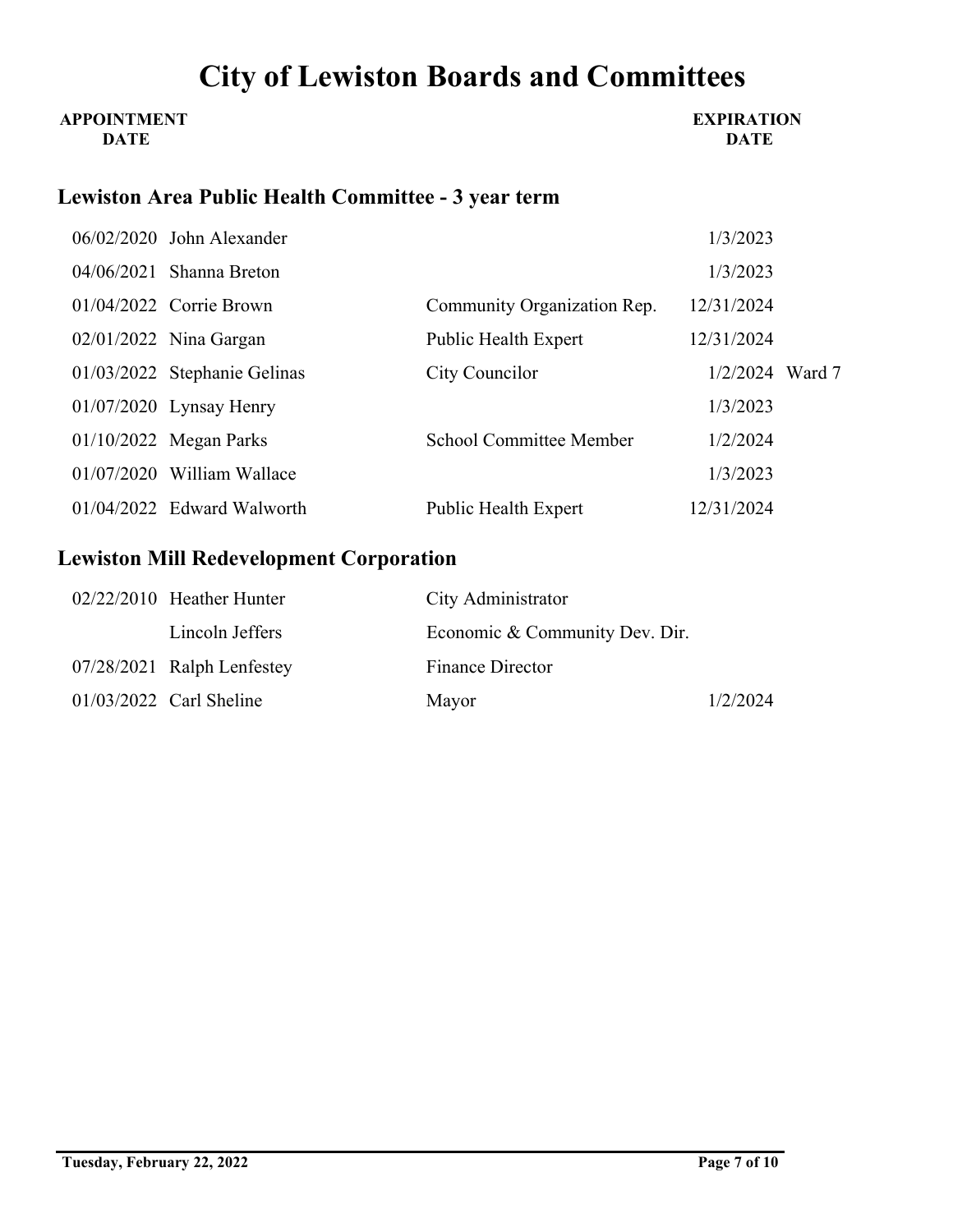| <b>APPOINTMENT</b><br><b>DATE</b> |                                                                 |                                                         | <b>EXPIRATION</b><br><b>DATE</b> |
|-----------------------------------|-----------------------------------------------------------------|---------------------------------------------------------|----------------------------------|
|                                   | <b>Lewiston Youth Advisory Council - 1 year term</b>            |                                                         |                                  |
|                                   | 07/13/2021 Hannah Arsenault                                     |                                                         | 7/12/2022                        |
|                                   | 07/13/2021 Ryleigh Emmert                                       |                                                         | 7/12/2022                        |
|                                   | 07/13/2021 Emily Fournier                                       |                                                         | 7/12/2022                        |
|                                   | 07/13/2021 Anzal Isaak                                          |                                                         | 7/12/2022                        |
|                                   | 07/13/2021 Sharmarke Khalid                                     |                                                         | 7/12/2022                        |
|                                   | 07/13/2021 Brea Mathieu                                         |                                                         | 7/12/2022                        |
|                                   | 07/13/2021 Candence Nadeau                                      |                                                         | 7/12/2022                        |
|                                   | 07/13/2021 Elissa Nadeau                                        |                                                         | 7/12/2022                        |
|                                   | 07/13/2021 Omar Osman                                           |                                                         | 7/12/2022                        |
|                                   | 07/13/2021 Keira Potvin                                         |                                                         | 7/12/2022                        |
|                                   | 07/13/2021 Abas Shidad                                          |                                                         | 7/12/2022                        |
|                                   | 07/13/2021 Nafisa Tasnia                                        |                                                         | 7/12/2022                        |
|                                   | <b>Lewiston Youth Advisory Council - Council Representative</b> |                                                         |                                  |
|                                   | 01/04/2022 Linda Scott                                          | City Councilor                                          | $1/2/2024$ Ward 1                |
|                                   | <b>Lewiston Youth Advisory Council Advisor</b>                  |                                                         |                                  |
|                                   |                                                                 | Dorothy Perham-Whittier Community Relations Coordinator |                                  |
|                                   | <b>Lewiston Youth Poet Laureate - 2 year term</b>               |                                                         |                                  |
|                                   | Vacant                                                          |                                                         | 1/9/2024                         |
|                                   | <b>Lewiston-Auburn Water Pollution Control Authority</b>        |                                                         |                                  |
|                                   | 09/24/2020 Mary Ann Brenchick                                   | <b>Public Works Director</b>                            |                                  |
|                                   | 07/28/2021 Heather Hunter                                       | City Administrator                                      |                                  |
|                                   | 01/05/2021 Normand Lamie                                        |                                                         | 12/31/2022                       |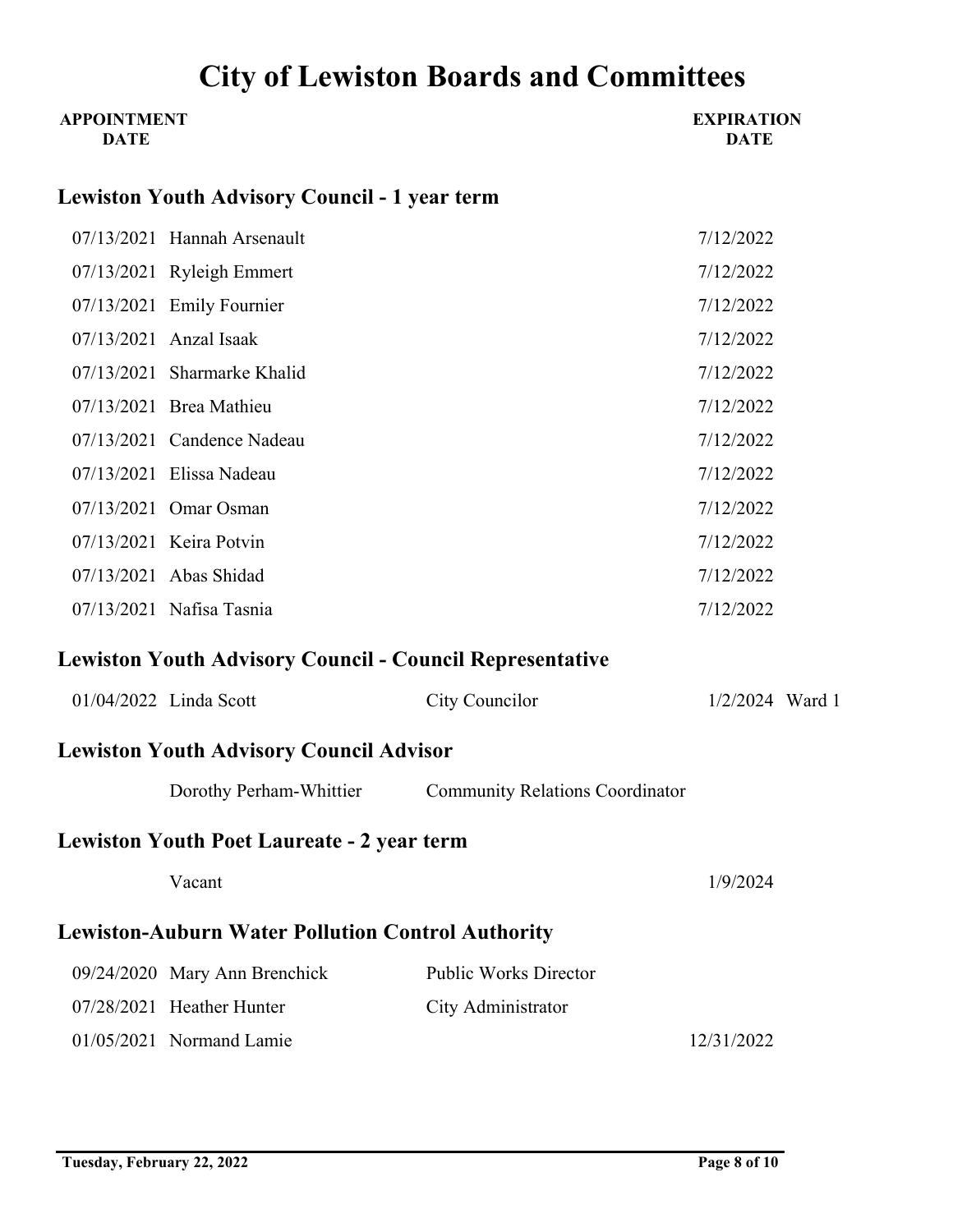| <b>APPOINTMENT</b><br><b>DATE</b> |                                             |                                | <b>EXPIRATION</b><br><b>DATE</b> |  |
|-----------------------------------|---------------------------------------------|--------------------------------|----------------------------------|--|
|                                   | <b>Library Trustees Board - 3 year term</b> |                                |                                  |  |
|                                   | 01/05/2021 Edward A. Barrett                |                                | 1/9/2024                         |  |
|                                   | 01/04/2022 Barbara Benjamin-McManus         |                                | 1/7/2025                         |  |
|                                   | 01/04/2022 Karen Choate                     |                                | 1/7/2025                         |  |
|                                   | 01/07/2020 Elizabeth Clifford               |                                | 1/3/2023                         |  |
|                                   | 01/05/2021 Marissa Deku                     |                                | 1/9/2024                         |  |
|                                   | 01/05/2021 Sarah Gillespie                  |                                | 1/9/2024                         |  |
|                                   | 01/07/2020 Daniel Jenkins                   |                                | 1/3/2023                         |  |
|                                   | 01/04/2022 Mariah Pfeiffer                  |                                | 1/7/2025                         |  |
| 01/07/2020 Darby Ray              |                                             |                                | 1/3/2023                         |  |
|                                   | 01/03/2022 Carl Sheline                     | Mayor                          | 1/2/2024                         |  |
|                                   | <b>Loan Qualification Committee</b>         |                                |                                  |  |
|                                   | Lyn Audibert                                |                                |                                  |  |
|                                   | 01/04/2022 Kerryl Lee Clement               | City Councilor                 | $1/2/2024$ Ward 6                |  |
|                                   | 02/22/2010 Heather Hunter                   | City Administrator             |                                  |  |
|                                   | Lincoln Jeffers                             | Economic & Community Dev. Dir. |                                  |  |
|                                   | 07/28/2021 Ralph Lenfestey                  | <b>Finance Director</b>        |                                  |  |
| Mayor - 2 year term               |                                             |                                |                                  |  |
|                                   | 01/03/2022 Carl Sheline                     | Mayor                          | 1/2/2024                         |  |
|                                   | <b>MMA's Legislative Policy Committee</b>   |                                |                                  |  |
|                                   | 01/04/2022 Kerryl Lee Clement               | City Councilor                 | $1/2/2024$ Ward 6                |  |
|                                   | 08/03/2021 Brian O'Malley                   | Deputy City Administrator      |                                  |  |
|                                   | 01/03/2022 Carl Sheline                     | Mayor                          | 1/2/2024                         |  |